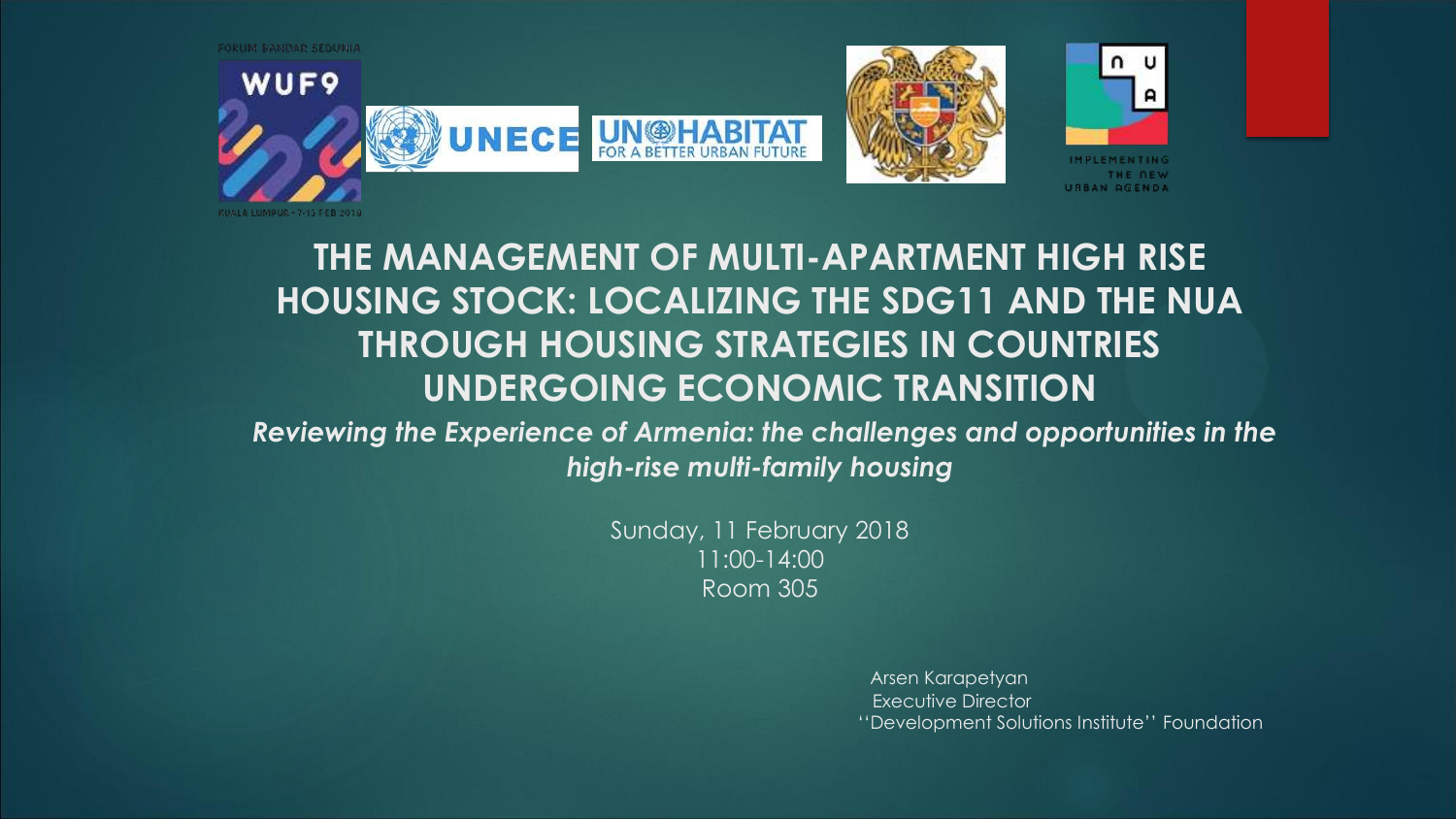# **COUNTRY INFORMATION**



- **Located in South Caucasus without** access to seas
- **Bordered by Georgia, Azerbaijan,** Turkey and Iran
- **Sovereign, democratic, social state** with a parliamentary system of government (amendments to RA Constitution adopted by referendum held on 6 December 2015)
- Population: 2,984,000 people (65% urban population)
- The country is divided into 10 marzes (provinces) and ~500 communities
- **Capital is Yerevan**
- Area: 29.800 km2
- Most of the territory of the country is the highland with mountains
- Agricultural land accounts for 68.9% of land area, forest land – 11.2%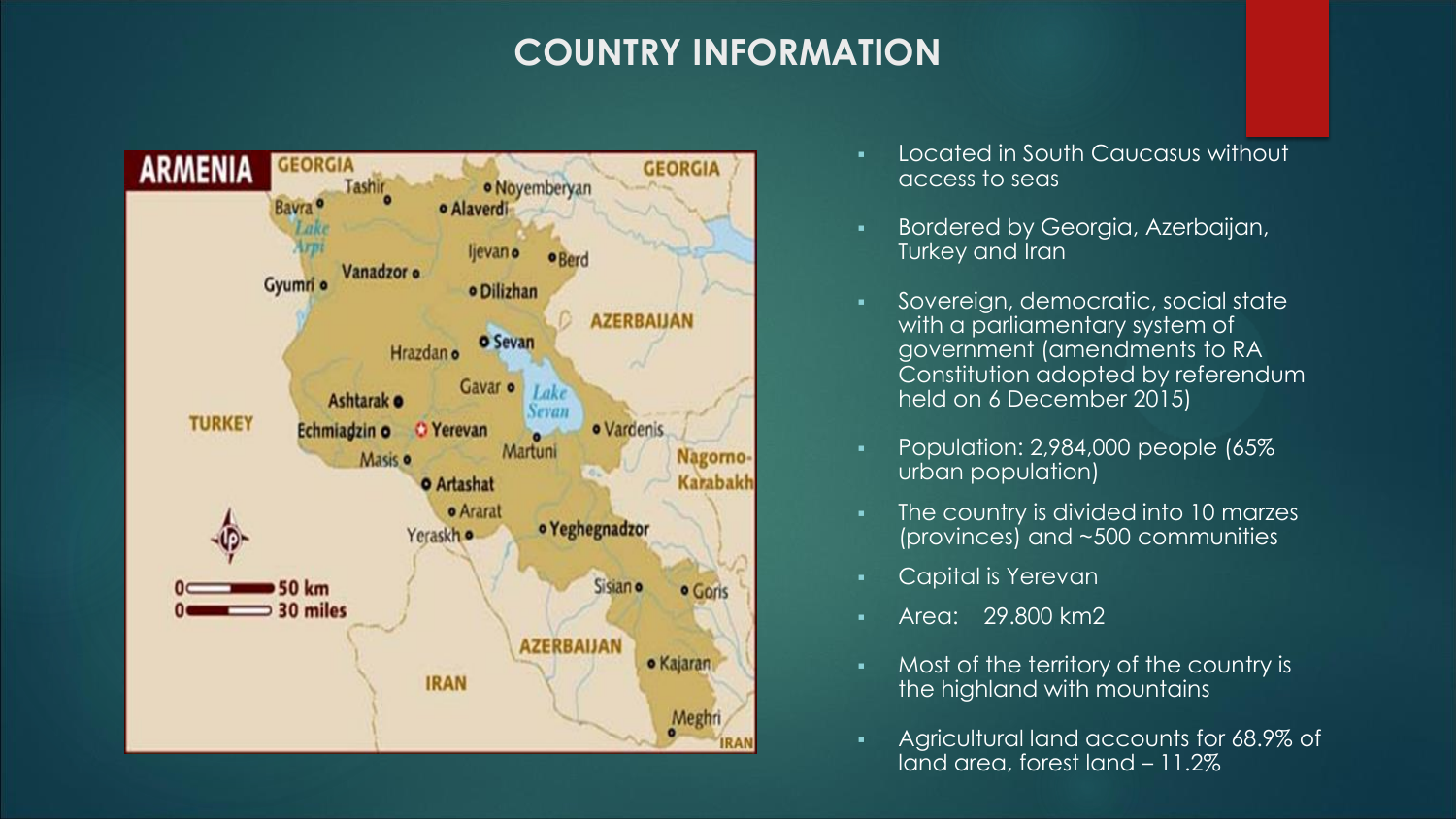### **HOUSING STOCK OF RA**

■ Housing stock – 93.09 million m2 (as of 01.01.2017) including:

o Multi-apartment housing stock – 27.6 million m2 (18917 buildings, 441600 apartments), of which in urban areas - 25.9 million m2 or 94%

o Individual housing stock – 65.49 million m2 (393600 buildings)

 The housing stock of Yerevan - 15.2 million m2 (4800 buildings, 232000 apartments) or 54.3% of multi-apartment housing stock's total area

Average housing provision - 31.4 m2/person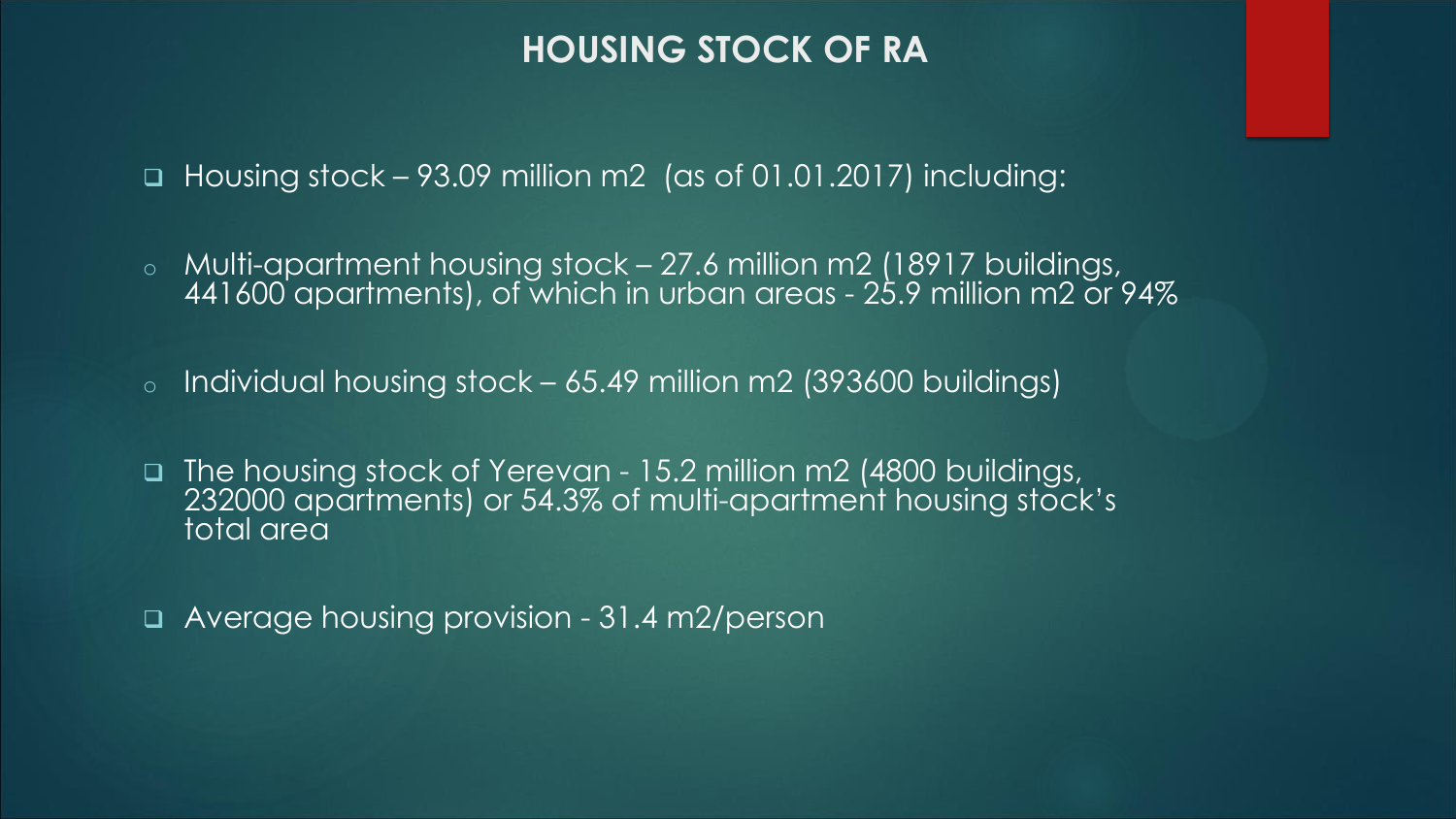# **DESCRIPTION OF MULTI-APARTMENT HOUSING STOCK**

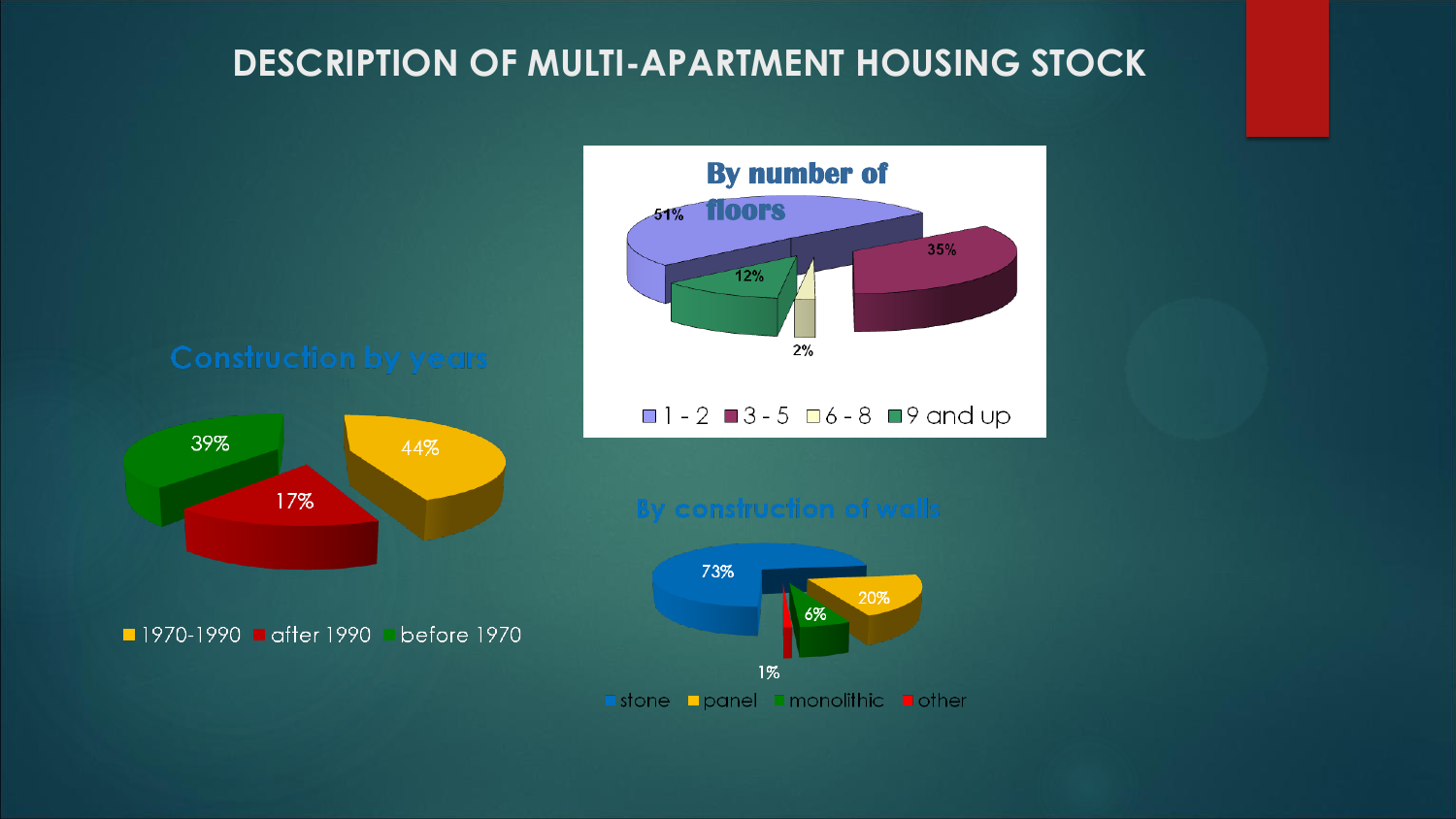## **LEGISLATION REGULATING RELATIONS IN THE HOUSING SECTOR**

- Civil code(1998)
- Land code(2001)
- The law "On state registration of property rights" (1999)
- Law "On management of apartment building" (2002)
- Law "On Condominium" (2002)
- Law "On Local Self-Government" (2002)
- Law "On Local Self-Government in Yerevan" (2008)
- Tax Code (2016)
- Law "On Energy Saving and Renewable Energy" (2004)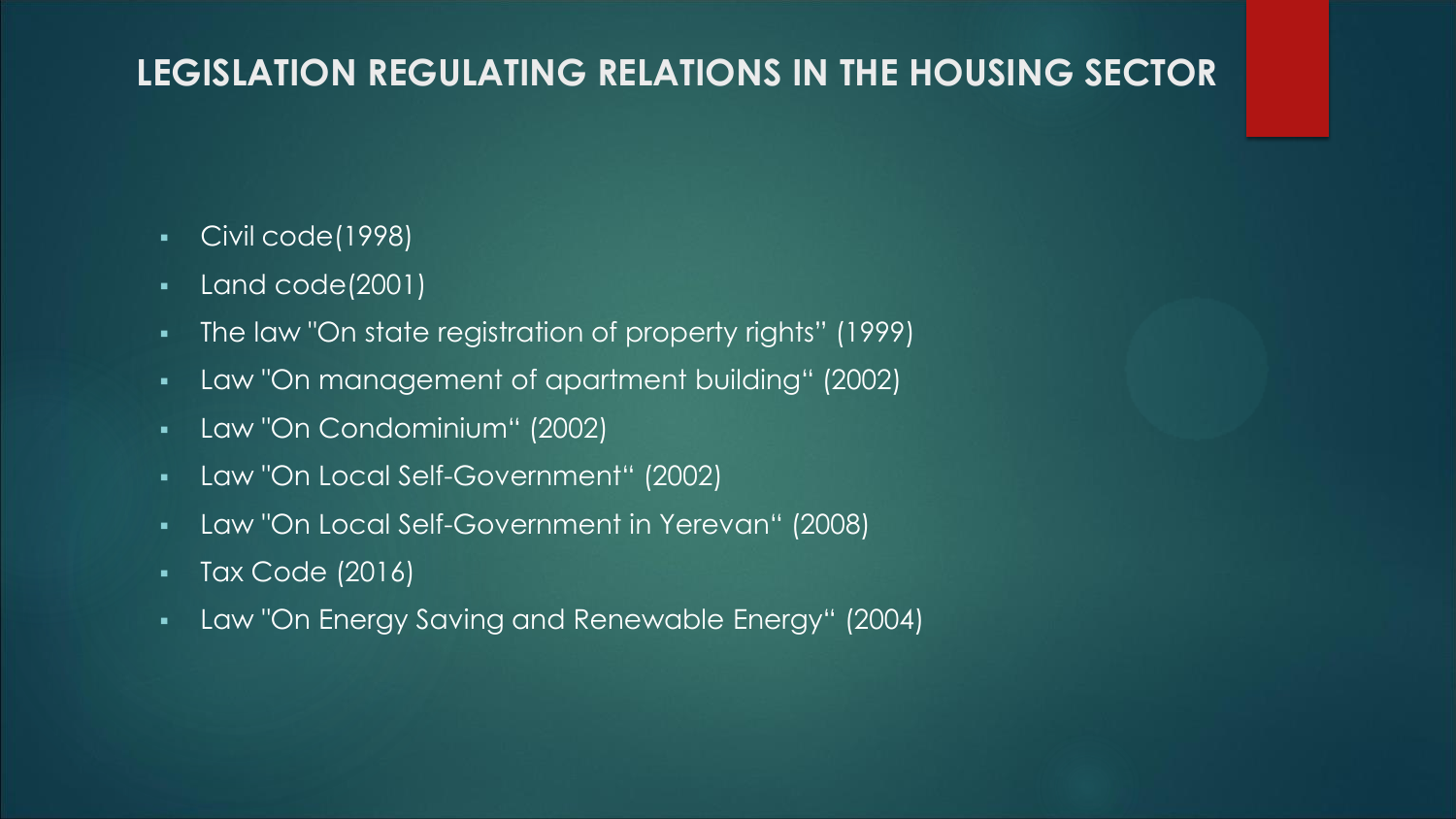### **MANAGEMENT OF MULTI-APARTMENT BUILDINGS**

Privatization of multi-apartment housing stock, as a result, a new institutional environment has emerged in the housing sector, with the predominance of private property (99% of the MABs are located in private ownership).

The process of forming MAB management bodies began in 1995. As of 01/01/2017, out of 12,106 multi-apartment buildings in 48 cities of the Republic of Armenia:

- 8026 buildings (or 66.3%) are managed by management bodies established by homeowners, mainly condominiums. At the same time, in Yerevan management bodies manage 4750 buildings from the existing 4824 buildings (or 98.5%)

- in 4080 buildings (or 33.7%) located in 34 cities (out of 48 cities) there are no established management bodies and corresponding management powers should be performed by the heads of communities, in accordance with the procedure approved by law.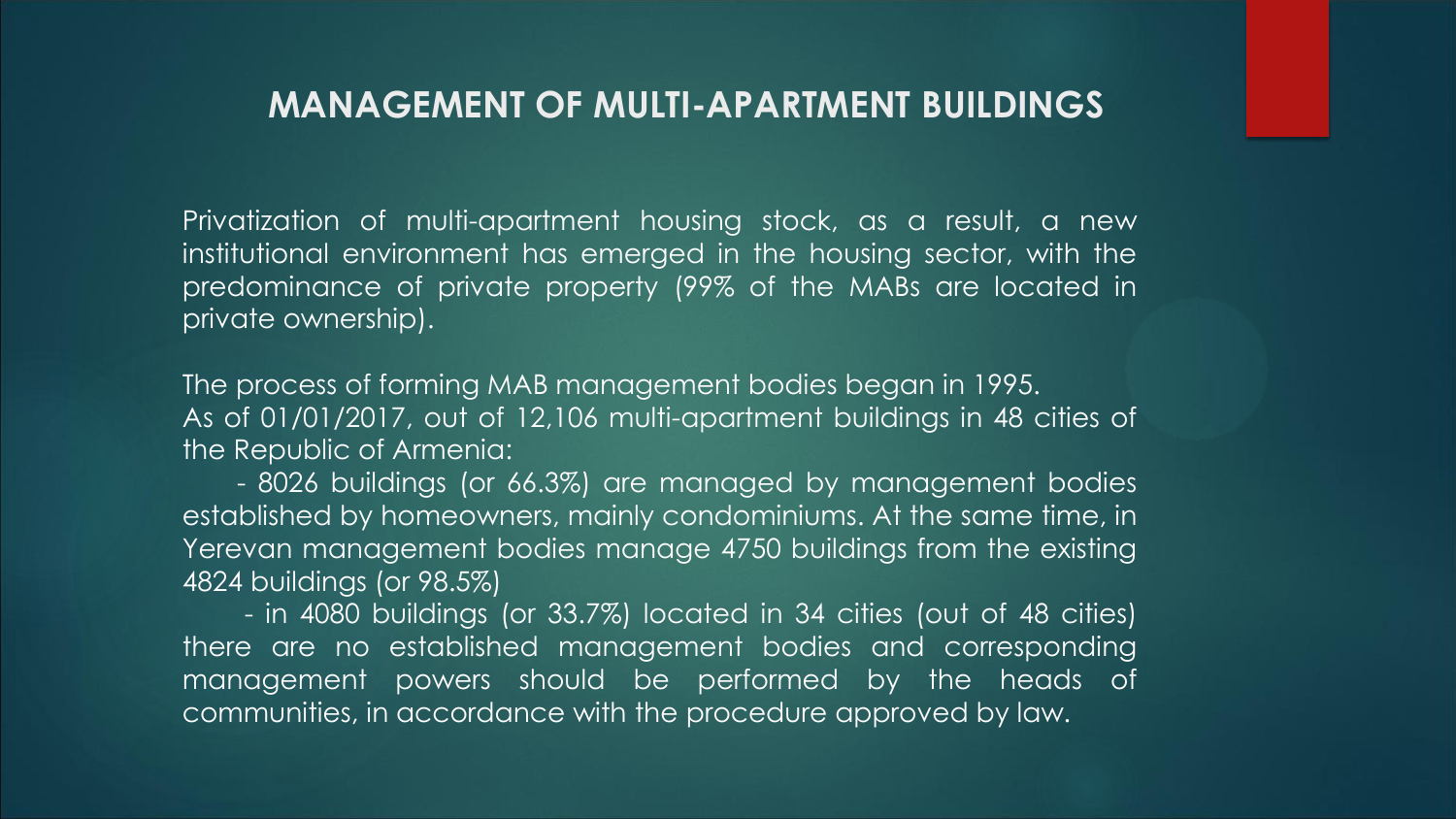### **Technical Assistance Programs:**

- During the last years, a number of projects have been implemented and / or are being implemented by international donor organizations, mostly focused on improving the energy efficiency of buildings, e.g.
	- UNDP / Global Environmental Fund
	- UNDP/Green Climate Fund
	- Habitat for Humanity Armenia
	- French Development Agency
	- Asian Development Bank (study on elevators)
- However, there are still many issues in the field to be done.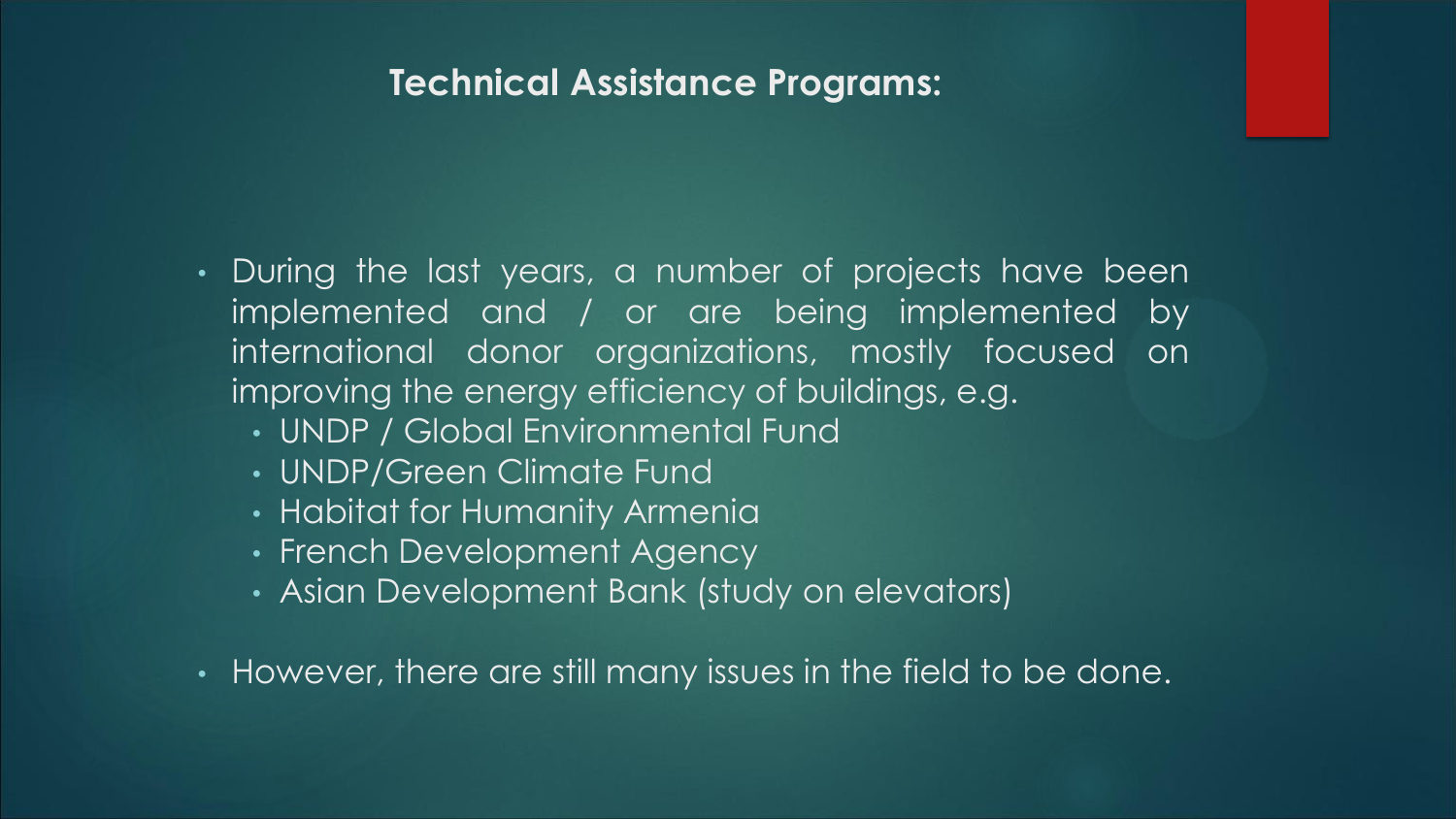**Outlined problems in multi-apartment buildings management sector**

**Technical problems** 

**Institutional problems**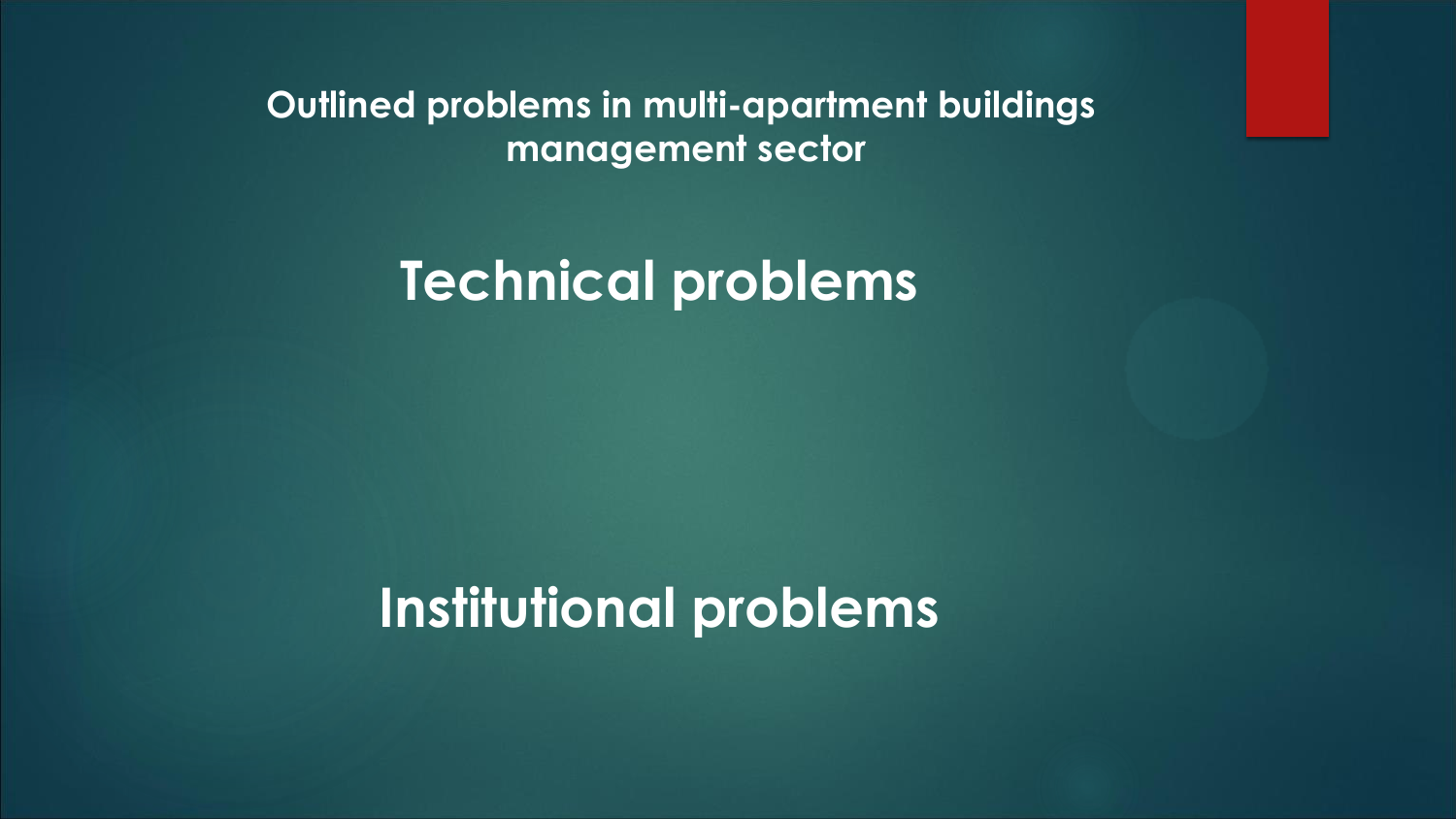### **TECHNICAL PROBLEMS**

### o **TECHNICAL POOR CONDITION OF THE HOUSING STOCK**

- Existence of buildings with various degrees of damage
	- 3rd degree (subject to restoration and strengthening): 450 buildings (mainly concentrated in Yerevan, Gyumri and Vanadzor),
	- 4th degree (subject to demolition): 47 buildings
- The remaining buildings need a major repair, in particular
	- $\overline{R}$  Roofs 70%
	- Basements 50%
	- Entrances 66%
	- Stairwells 31%
	- Water & sewer networks 60%
- o Absence of reliable information on the technical condition of buildings, particularly
	- absence of technical condition surveys (once every 10 years) and as a result the absence of passportization of buildings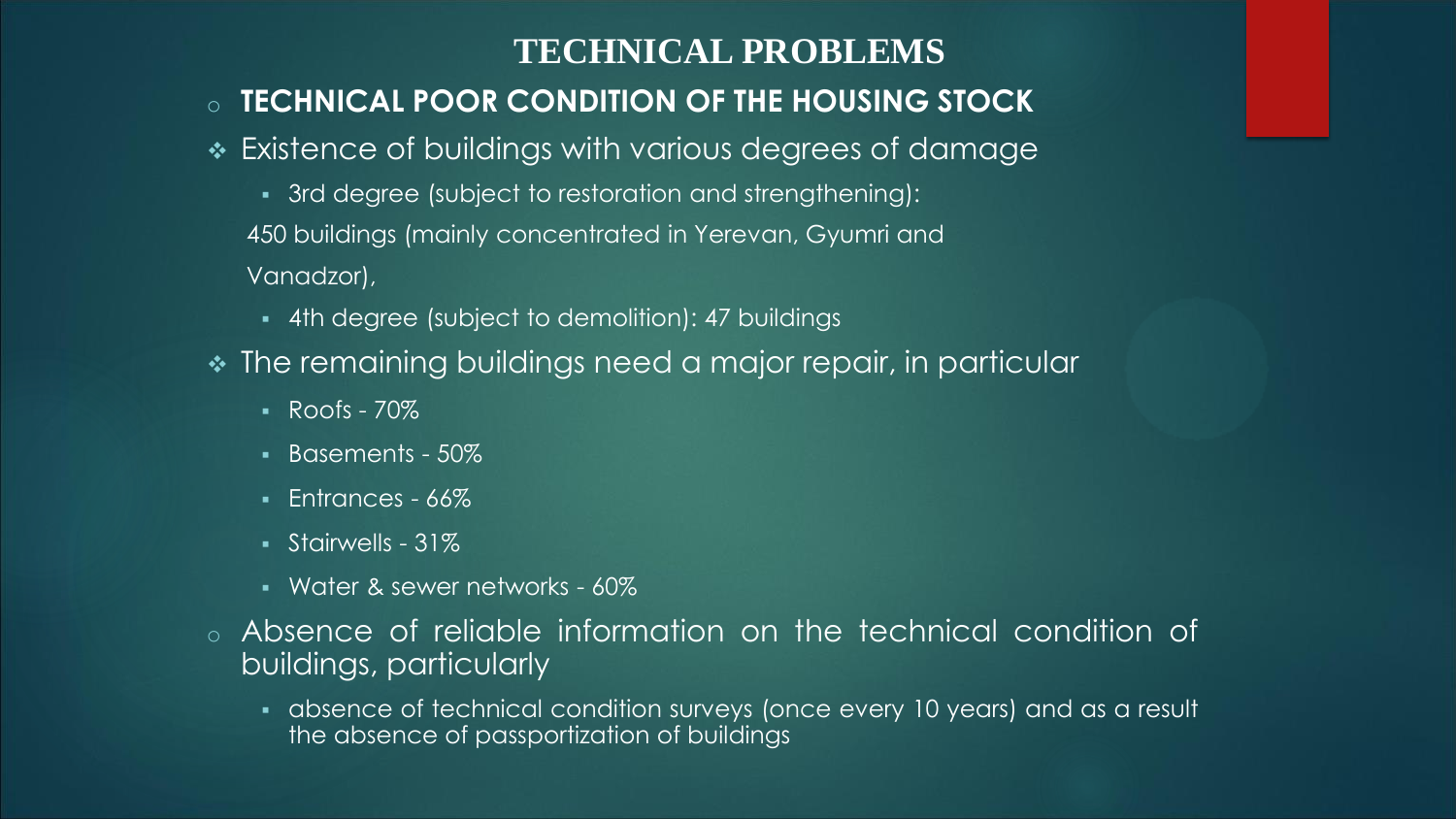## **INSTITUTIONAL PROBLEMS - 1**

- Certain imperfection of the legislative field
	- Absence of a clear delineation of the rights and obligations of all stakeholders (including state and community) in the area of management, maintenance and operation of multi-apartment buildings

- Difficult procedure for applying sanctions to non-payers

- The requirement for a high proportion of the number of votes to be fulfilled by the general meeting of the homeowners

- Low level of managerial activity, particularly in the planning of works, preparation of cost estimates and annual budgets, as well as in reporting and operational transparency
- $\Box$  Low level of awareness among the owners of their rights and responsibilities towards common shared ownership
- Absence of effective control mechanisms over the implementation of the mandatory norms for the maintenance of the common shared property of the building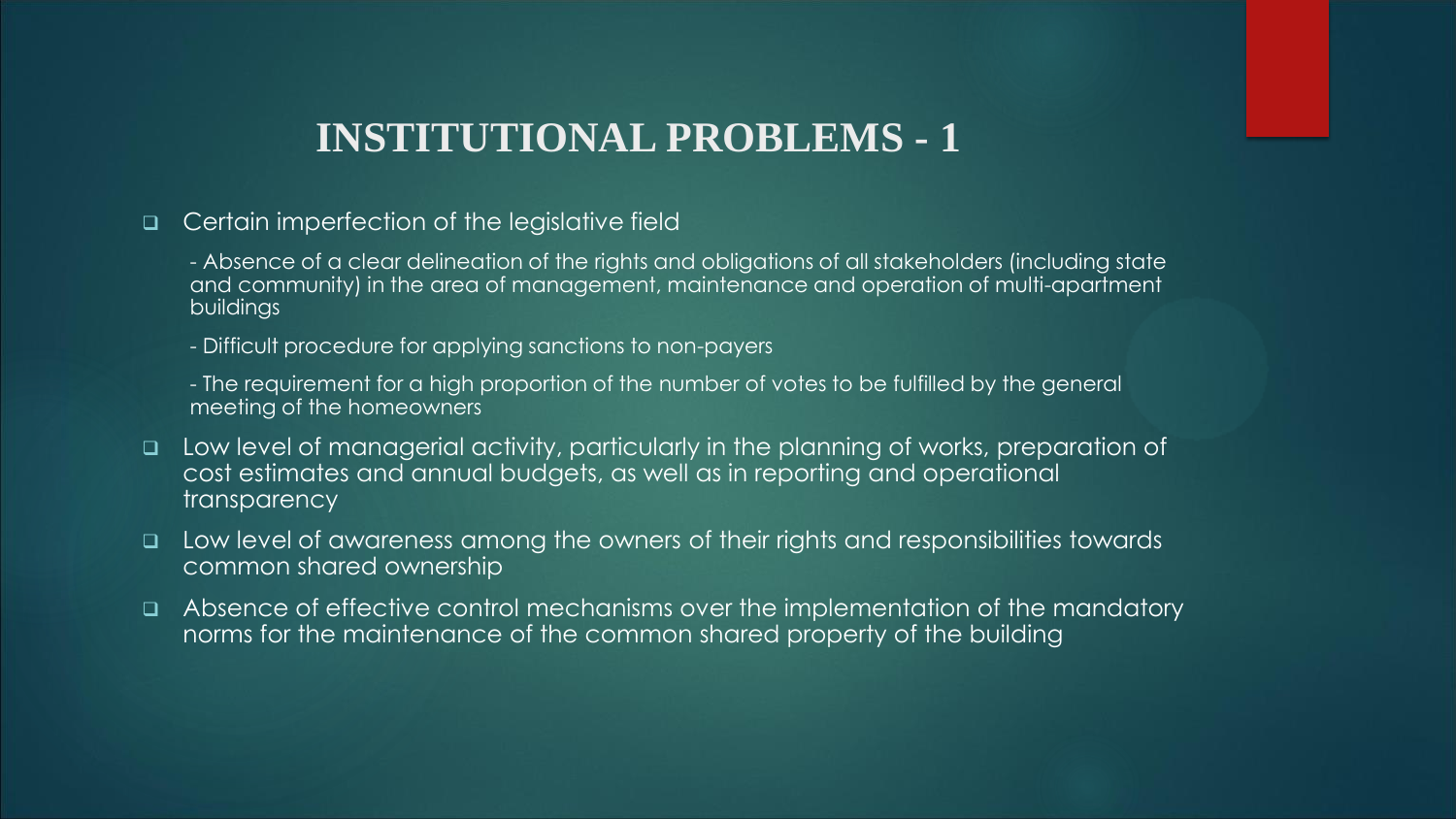# **INSTITUTIONAL PROBLEMS - 2**

- Unsatisfactory level of development of services market for building maintenance
- Low efficiency of financial flows for multi-apartment housing stock management, maintenance and operation
	- Low level of maintenance fees and collection rates
	- **Ineffectiveness of punitive actions**
	- **Existence of closed apartments**
- Absence of coordinated support mechanisms for the rehabilitation and improvement of the common shared property of multi-apartment buildings (including with the use of energy efficiency measures)
- Absence of an effective system of financing works directed to the maintenance and operation of MABs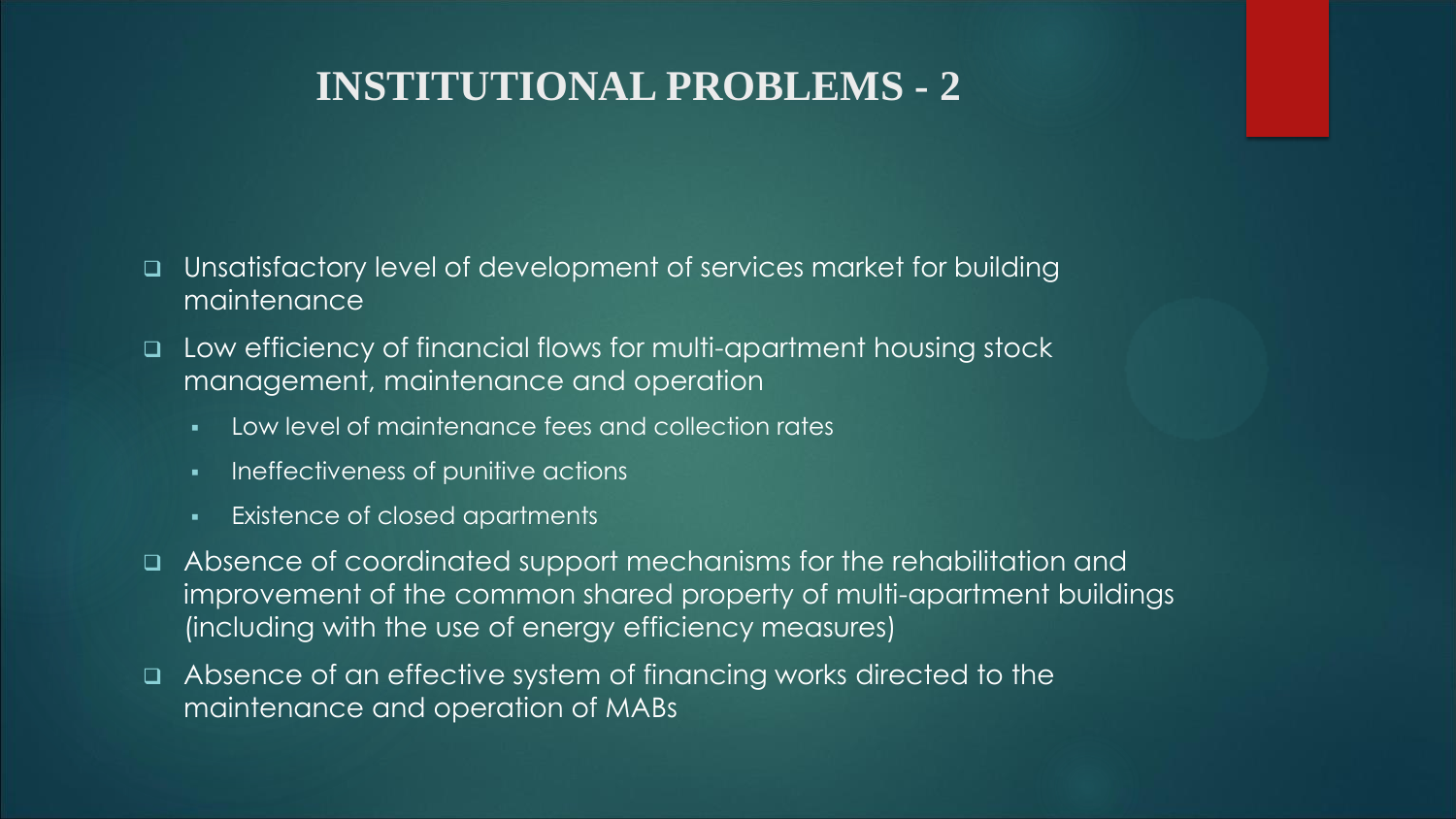| ## | <b>The Problem</b>                                    | <b>Implemented solutions</b>                                                                                                                                                            | <b>Bottlenecks</b>                                                                                                                                      | <b>Lessons learned</b>                                                                                                                          |
|----|-------------------------------------------------------|-----------------------------------------------------------------------------------------------------------------------------------------------------------------------------------------|---------------------------------------------------------------------------------------------------------------------------------------------------------|-------------------------------------------------------------------------------------------------------------------------------------------------|
|    | Low level of maintenance<br>fees and collection rates | Leasing of non-<br>residential premises<br>belonging to the<br>condominiums on<br>the right of<br>ownership and to the<br>building owners on<br>the right of common<br>shared ownership | Cost<br>ineffectiveness<br>for adjusting<br>lease fees<br>Sometimes<br>difficult<br>accessibility to<br>non-residential<br>areas in the<br>neighborhood | Inclusion of the<br>improved<br>approach into<br>housing stock<br>conservation<br>programs funded<br>by the state,<br>communities and<br>donors |
|    |                                                       | Installation of cellular<br>phone antenna on<br>the roof, with<br>payments for<br>authorization                                                                                         | Expressing<br>dissatisfaction by<br>some residents<br>about the<br>potential<br>negative impact<br>on health                                            | It is widely used<br>especially by<br>management<br>bodies that deal<br>with one building                                                       |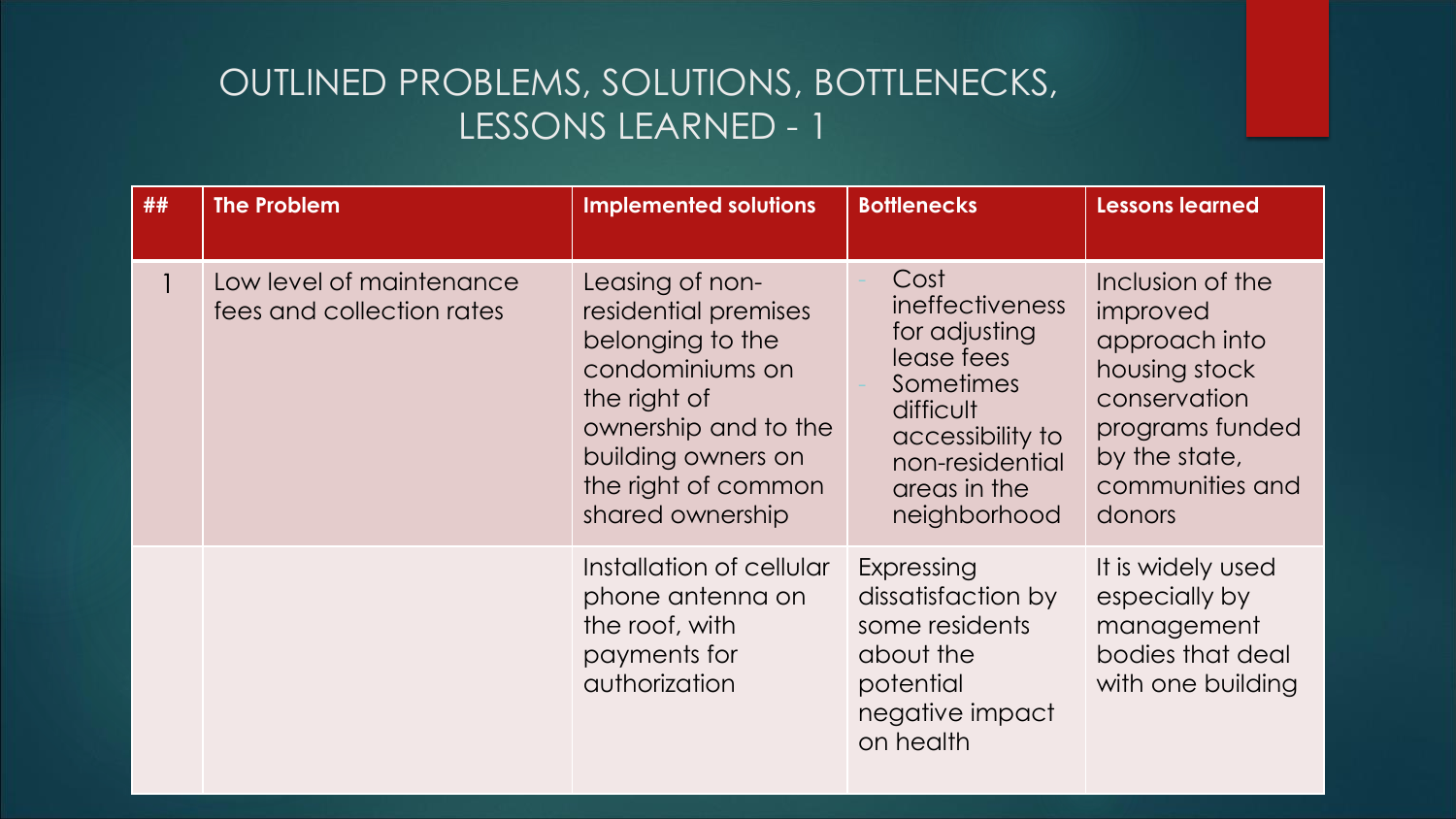| ## | <b>The Problem</b>                                    | <b>Implemented solutions</b>                                                                                                                                   | <b>Bottlenecks</b>                                                                                                                                       | <b>Lessons learned</b>                                                                 |
|----|-------------------------------------------------------|----------------------------------------------------------------------------------------------------------------------------------------------------------------|----------------------------------------------------------------------------------------------------------------------------------------------------------|----------------------------------------------------------------------------------------|
|    | Low level of maintenance<br>fees and collection rates | Installation of an<br>outdoor/indoor<br>commercial<br>billboards in the<br>common shared<br>property of the<br>building, with<br>payments for<br>authorization | Uncertainty about<br>the authority of<br>the local self-<br>governing and<br>building<br>management<br>body on this issue<br>(for outdoor<br>billboards) | - Can be widely<br>used for<br>additional<br>revenues<br>- It needs to be<br>regulated |
|    |                                                       | Imposing sanctions<br>on non-payers<br>through court                                                                                                           | Time consuming<br>and costly process<br>(for example, 15<br>documents are<br>required)                                                                   | There is a need for<br>simplification of<br>procedures                                 |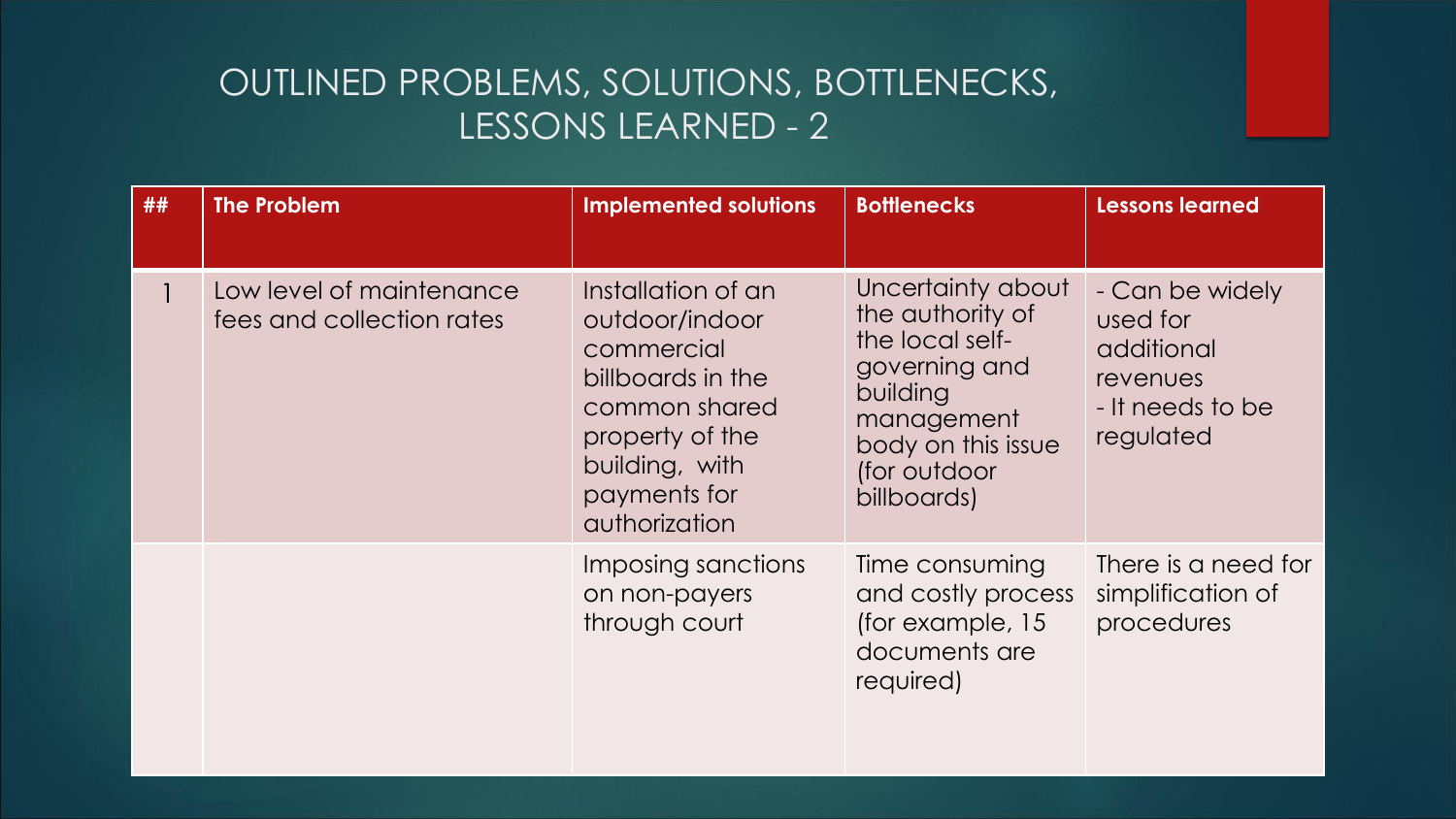| ##            | <b>The Problem</b>                              | <b>Implemented solutions</b>                                                                                                                                                                                                                                                         | <b>Bottlenecks</b>                                                                                                                                                                                                                                                                                                                                                          | <b>Lessons learned</b>                                                                                                       |
|---------------|-------------------------------------------------|--------------------------------------------------------------------------------------------------------------------------------------------------------------------------------------------------------------------------------------------------------------------------------------|-----------------------------------------------------------------------------------------------------------------------------------------------------------------------------------------------------------------------------------------------------------------------------------------------------------------------------------------------------------------------------|------------------------------------------------------------------------------------------------------------------------------|
| $\mathcal{P}$ | Poor technical<br>condition of<br>housing stock | By making lump-sum payments<br>by owners for repair and thermal<br>insulation of separate items of<br>the common shared property<br>(for example; roofs, hollows,<br>exterior walls, entrances,<br>staircases, sewerage/water<br>mains, elevators) of a multi-<br>apartment building | The building is not<br>considered entirely in<br>terms of improvement,<br>which does not<br>contribute to finding<br>effective solutions<br>Certain imperfection<br>$\blacksquare$<br>associated with the<br>assessment and<br>recording of lump-sum<br>payments made by the<br>owners<br>Not all owners<br>participate in lump-sum<br>payments (for example;<br>for roofs) | Not applicable<br>for large-scale<br>works<br>Gained expertise<br>of technical<br>solutions to the<br>occurring<br>accidents |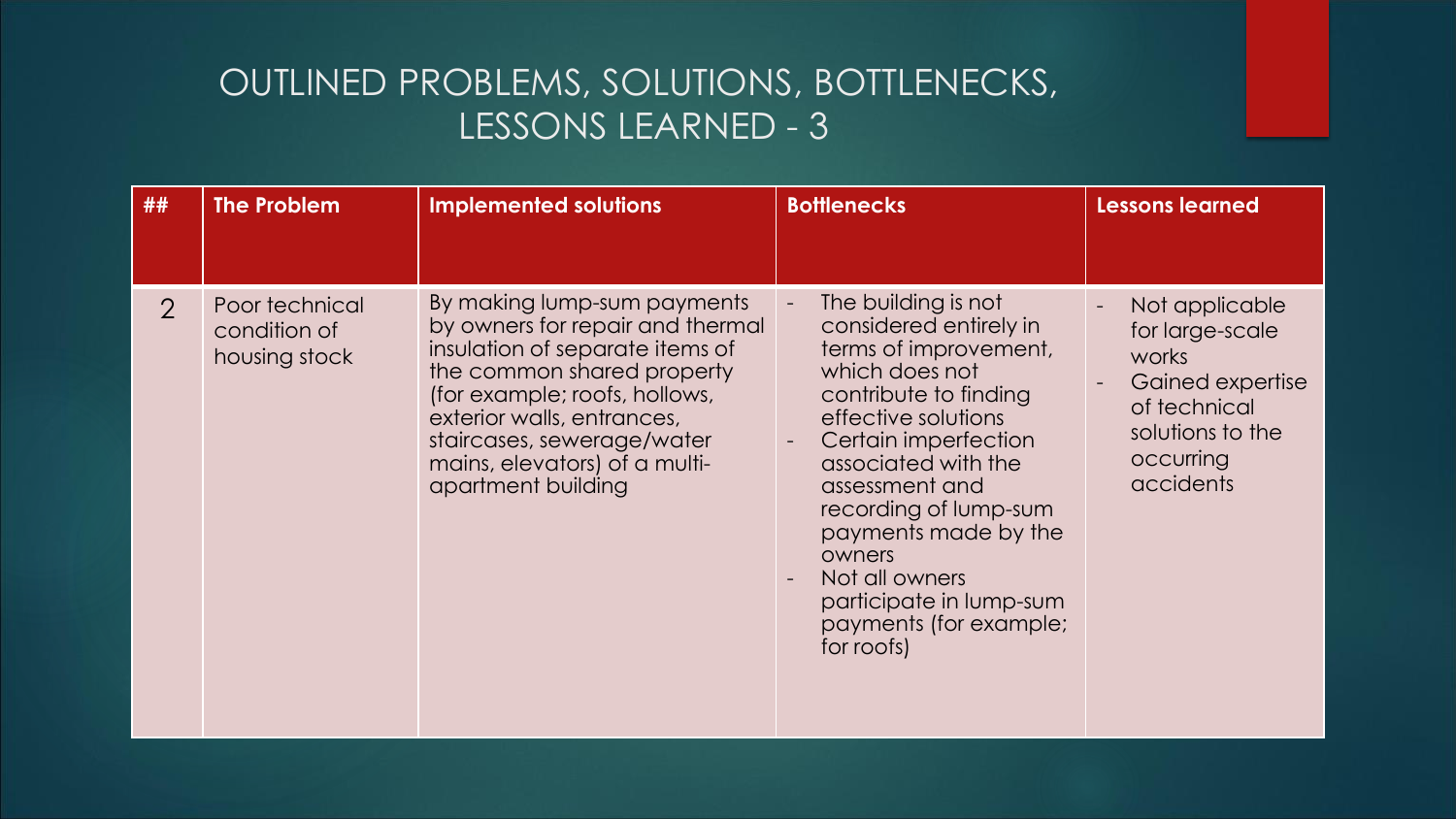| ##             | <b>The Problem</b>                              | <b>Implemented solutions</b>                                                                                                                                                                                                                  | <b>Bottlenecks</b>                                                                                                                                                                                                                                                                                                                                                                                                                     | <b>Lessons learned</b>                                                                                                                                                                                                                               |
|----------------|-------------------------------------------------|-----------------------------------------------------------------------------------------------------------------------------------------------------------------------------------------------------------------------------------------------|----------------------------------------------------------------------------------------------------------------------------------------------------------------------------------------------------------------------------------------------------------------------------------------------------------------------------------------------------------------------------------------------------------------------------------------|------------------------------------------------------------------------------------------------------------------------------------------------------------------------------------------------------------------------------------------------------|
| $\overline{2}$ | Poor technical<br>condition of<br>housing stock | Funding from state and<br>community budgets for<br>the repair of separate<br>items of the common<br>shared property<br>(particularly roofs,<br>entrances, lifts,<br>engineering inner<br>networks, balconies) of<br>multi-apartment buildings | Formation of<br>disincentives by<br>owners because of a<br>lack of financial<br>involvement in these<br>works<br>Lack of systemic/<br>comprehensive<br>approach towards the<br>repair of the building<br>Sustainability issues (for<br>example, currently<br>state budget and<br>many community<br>budgets have<br>difficulties to continue<br>this support,<br>exceptions are only<br>Yerevan, Gyumri,<br>Vanadzor<br>municipalities) | There should be<br>mandatory<br>participation of<br>owners in building<br><i>improvements</i><br>Energy efficiency<br>and seismic<br>resistance<br>enhancement<br>activities should<br>be included in<br>building<br><i>improvements</i><br>projects |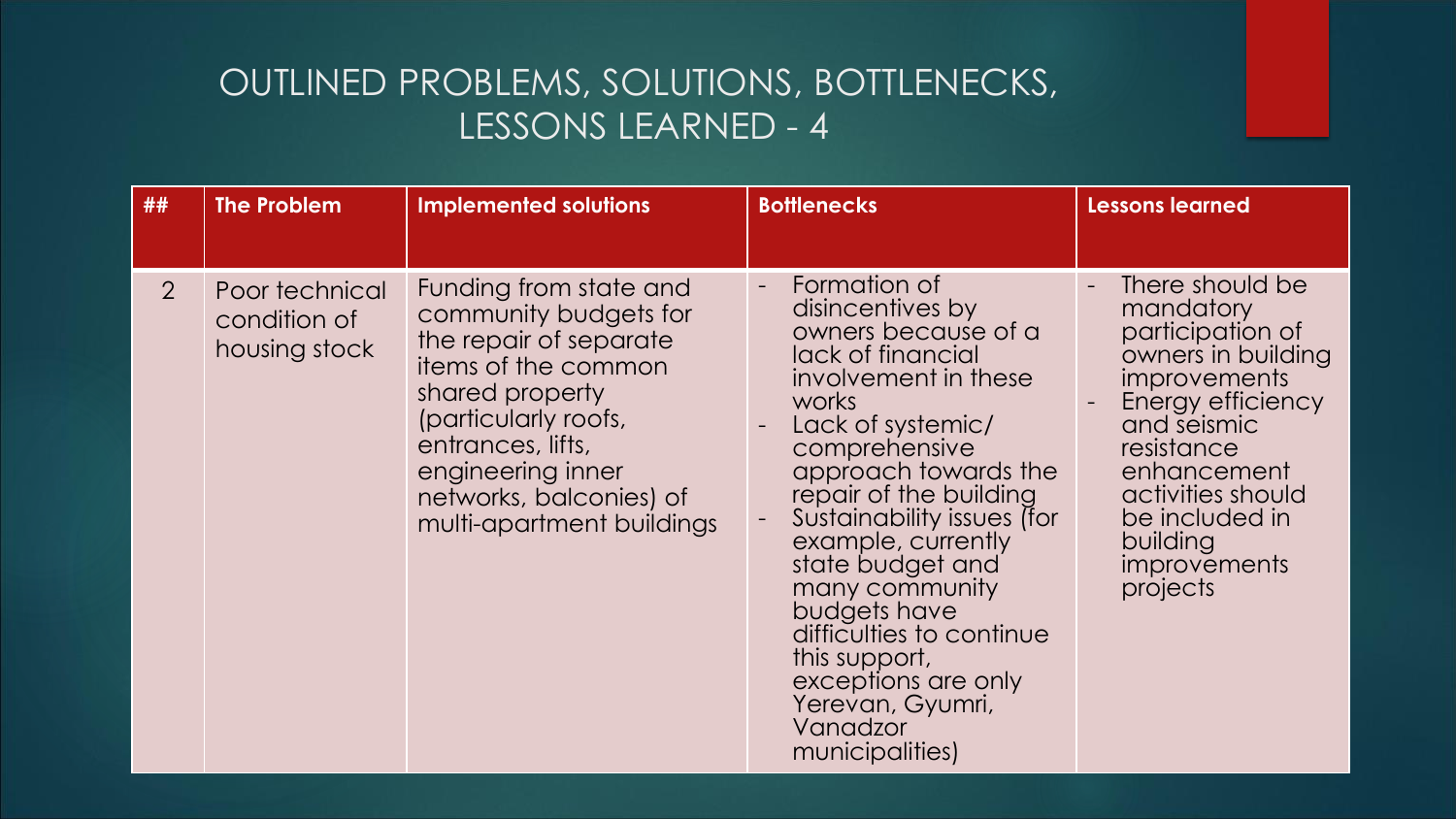### **Works underway for solving institutional and technical issues - 1**

- Improvement of legislative framework for management of multiapartment building (the new draft law is in elaboration process)
- Development of directions and principles for the introduction of coordinated state support mechanisms (including Public-Private partnership ) aimed at reconstruction, renovation (including energy saving and energy efficiency improvement) of the common shared property of multi-apartment buildings (included in the Government Action Plan for 2018)
- According to the RA Strategy for improvement of seismic stability of buildings and structures (2017-2025) adopted by the RA Government,
	- Development of passport making procedure for buildings/structures under construction and existing buildings/structures, including the template of the building passport and the model of a unified information system based on the data contained in the passports (2018-2019)
	- Introduction of a computer program based on baseline data (2019-2021)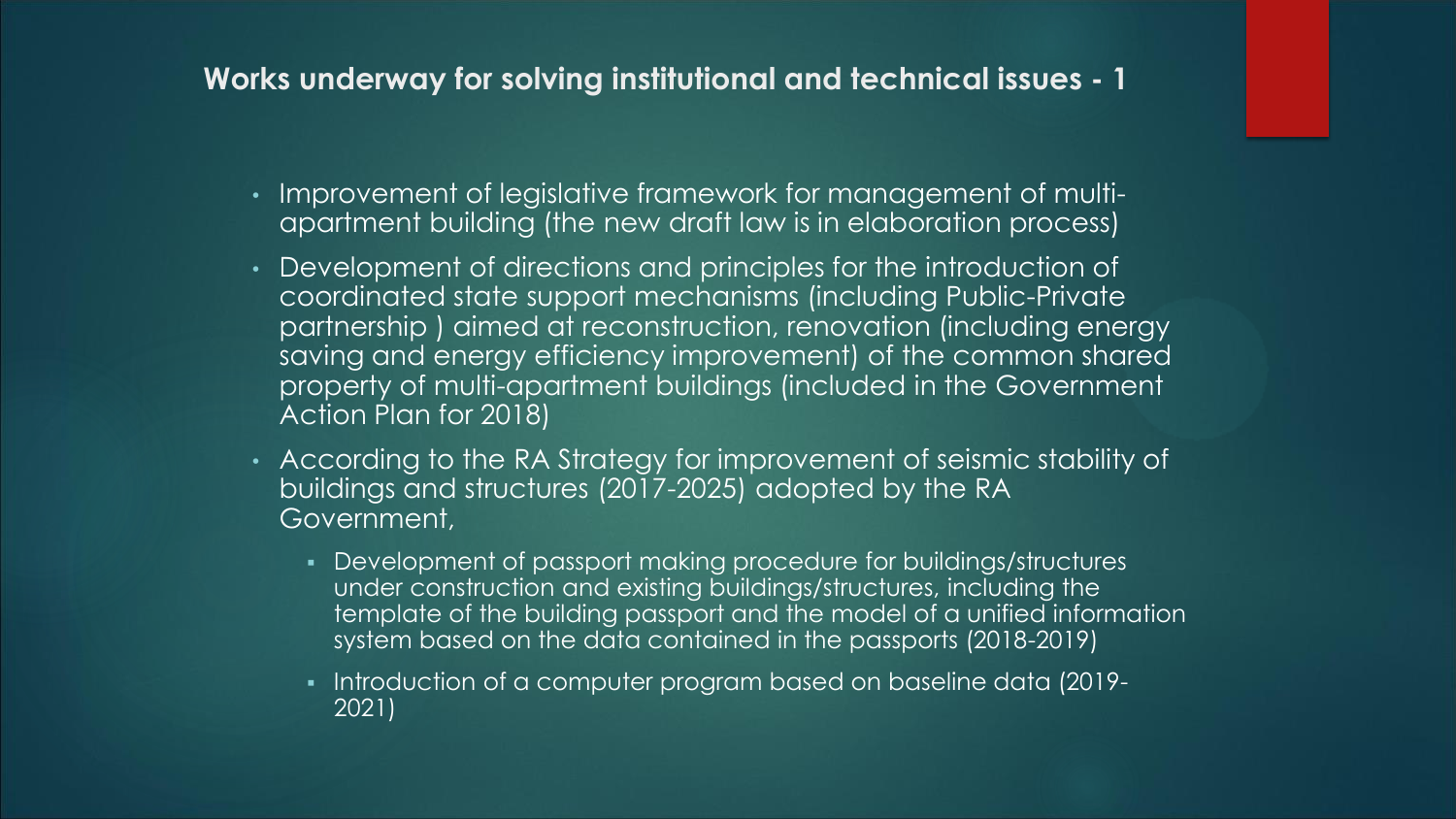#### **Works underway for solving institutional and technical issues - 1**

- Development of standards for maintenance and operation of multiapartment buildings
- Implementation of activities aimed at market formation of real estate professional managers, preparation of training courses
- Creation of preconditions for the possibility of creating a fund to support the reconstruction and renovation of the common shared property of multiapartment buildings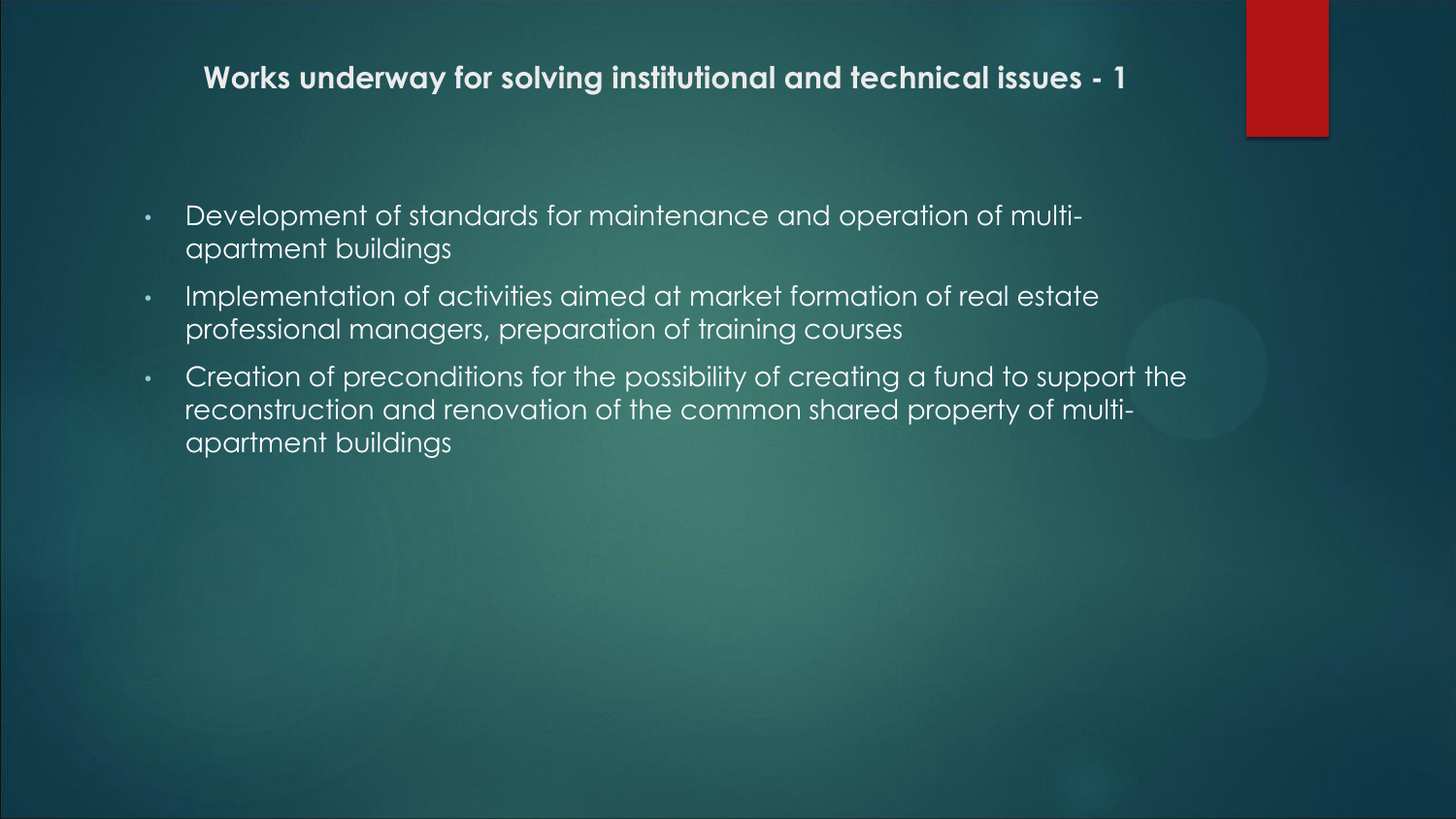## **CHALLENGES**

- Non-sufficient capacity of different institutions (e.g. ministries/agencies, governor's offices, municipalities, property development and management entities, design institutes, construction companies etc.)
- Non-clarity regarding financing and international support
- The possible increase of maintenance fees will have socio-political **limitations**
- **Possibly strengthening of protectionist policy towards homeowners** and returning to the management of MABs through state or community organizations